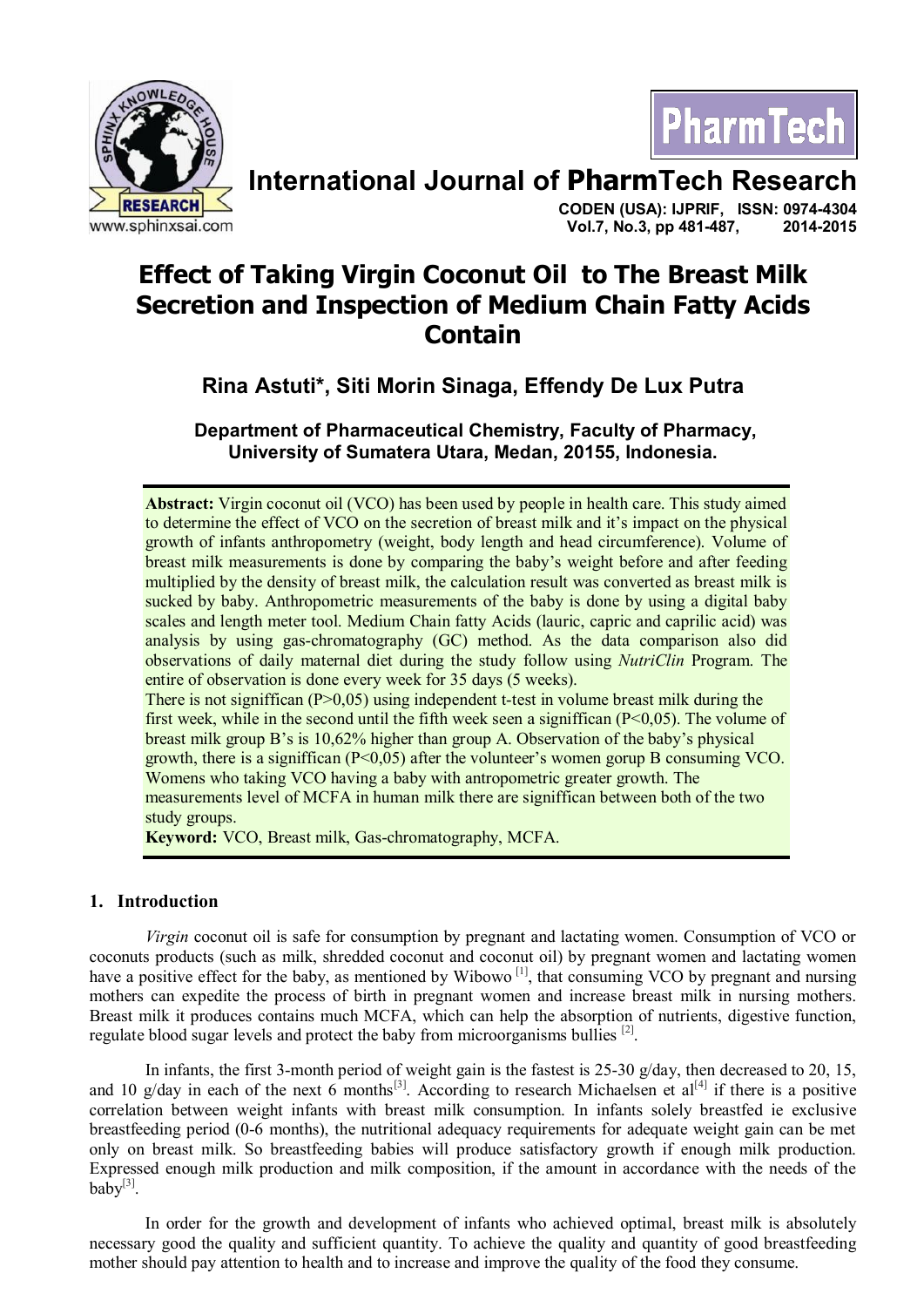Based on the above consideration will be conducted research the effect of *VCO* to increase the amount of breast milk secretion, and then conducted an examination of the percentace of *MCFA* using *Gas Chromatography*, continued the observation of the physical growth of baby include: weight, body length and head circumference. For observation of the daily dietary intake level of mothers quantitative research carried out by using *Nutriclin program*.

#### **2. Experimental**

This study was carried out experimentally. Twenty people lactating mothers and their infants participated in this study, subjects were randomized into two groups: control group (A) and treatment group (B) was given VCO as one tablespoon (15 ml) three times a day. The study lasted for approximately 35 days, divided into three periods; i) Prior to the study (days 1-7 after birth) in group A and group B consumed daily food menu, ii) During the treatment (8-28 days after birth) A group consumed daily diet alone and group B consumed daily food menu plus daily administration of the VCO and iii) After treatment (29-35 days after birth) in group A and group B back consume daily diet as usual.

Observations were did on day 7 (1 st wk), day 14 (2 nd wk), day 21 (3 rd wk), day 28 (4 th wk) and day 35 (5 th wk) include: i) the measurement of the volume of milk , ii) Collection of breast milk samples of each mother about 5 ml to be analyzed fatty acids by using gas-chromatography, iii) Anthropometric measurements, iv) Recording diet mothers were observed daily consumption rate is the amount of nutrients in the mother consumed menu includes energy, fat, protein, calcium, phosphorus, iron, vitamin A and vitamin C.

#### **2.1 Subject**

Selected breastfeeding mothers from 0-35 days with consideration to the age of the baby generally not given extra food other than breast milk. If the baby has started on solid foods or food additives, there is a tendency of decrease in the consumption of breast milk $[5]$ . This study was approved by the Ethics Committee of the Faculty of Medicine, University of North Sumatra.

#### **2.1.1 Women's Inclusion Criteria**

The women as subject were selected to avoid as much as possible of the factors that will affect the results of the study, with the following criteria: a) women aged between 20-35 years (age), b) a new baby and breastfeed from the beginning (exclusive breastfeeding), c) a normal delivery or *section-Cesaria* regional anesthesia and the baby is born crying, d) healthy mother (with the clinical examination of the hospital), e) have the same activity (housewife) or get maternity leave, f) are not using contraception which may affect to milk production, g) women with normal nutritional status and h) may be invited to work for this research be success.

### **2.1.2 Infant's Inclusion Criteria**

To avoid the various factors that may affect breast milk consumption and physical growth of infants baby then determined following criteria: a) infants born weighing >2.5 kg, b) infants were not given any extra food in addition to breastfeeding as food and c ) healthy infants (with the clinical examination of the hospital).

#### **2.2 Equipment and Materials**

Test material used *virgin* coconut oil is a registered VCO by BPOM and obtained from a pharmacy in the city of Pekanbaru. Indonesia. The chemicals used in this study if not otherwise stated, pro-quality production analyst E. Merck (Germany) is sodium hydroxide, sodium chloride and organic solvents: methanol, boron trifluoride and isooktan. Reference standard mixture of fatty acids.

#### **2.3. Measuring Volume of breast milk Generated Over 4 Hours**

The volume of milk is measured by weighing the baby before and after feedings every morning. The difference between the baby's weight before or after feeding divided by the density of breast milk is the milk volume issued<sup>[6]</sup>. To avoid urine and stools, at the time of feeding infants given base fabric is thick enough, so that urine and feces can join weighed.

In cases where breastfed babies do not spend all of that time, then the milk is pumped out of the breast. The magnitude of the volume of milk is determined using a measuring cup. So the volume of milk for 4 hours obtained from the volume of breast milk to the baby sucked add residual volume of milk that remains to be pumped out. All infants in this study will be fed at any time he wants *(feeding on demand).*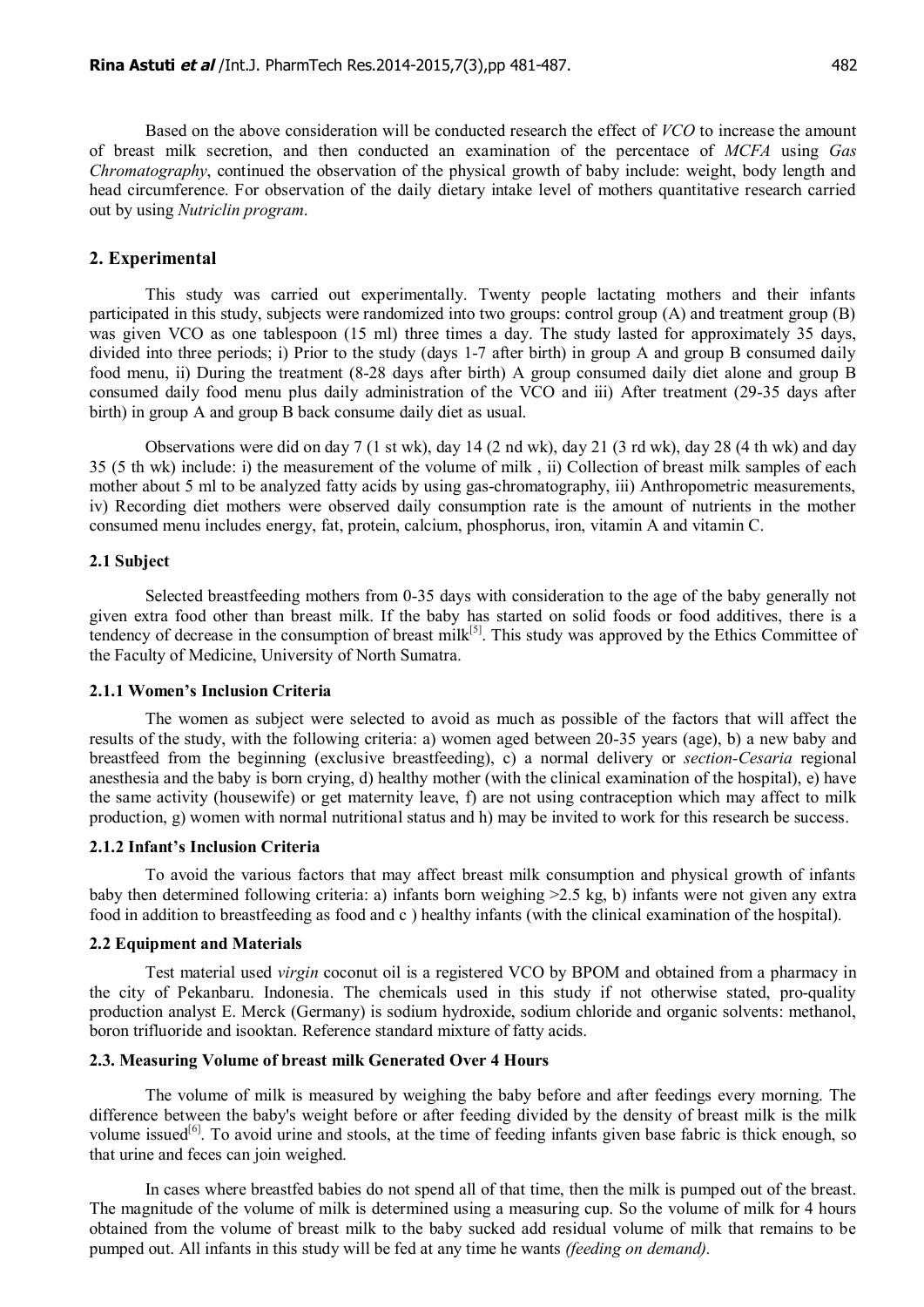### **2.4. Analysis lauric, capric and caprylic acid Percentace in Breast Milk**

#### **2.4.1 Collection of Breast Milk**

Breast milk samples were collected before mothers breastfeed their babies on the morning of the scheduled (8:00 am) on the right breast, the same for all subjects<sup>[7]</sup>. Before the baby nursing mothers, assistance was sought to set aside 5 ml of the milk samples to be analyzed, immediately after collection, Milk samples were placed upright in *the freezer* and brought to the Oil Palm Research Center in Medan, Indonesia with packaging and kept in a frozen condition. Samples were stored at *coller box* filled with *dry ice* so that when samples got in the Oil Palm Research Center, samples remain in freezing conditions. Samples were stored at - 80ºC until the analysis is done by gas-chromatography. The data obtained is calculated as a percentage of total fatty acids.

#### **2.5 Analysis of lauric acid, capric and caprylic by Gas Chromatography**

#### **2.5.1 Fatty Acid Sample Preparation**

Analysis of lauric, capric and caprylic acid using gas chromatography was follow of procedures in the American Oil Chemist's Society<sup>[8]</sup> (AOCS Official Method Ce 1b-89). The fatty acid composition was determined as *fatty acid methyl ester* (FAME) by gas chromatography. FAME formation of breast milk and preceded by saponification followed by methylation. A total of 0.05 g of sample was added 1.5 mL of 0.5 N methanolic NaOH (2.9 g of NaOH dissolved in 500 ml of methanol pa), then mixture for 1-2 min. Heated at 100 °C for 5 minutes. Then the tube was cooled to room's temperature, add 2 ml of BF<sub>3</sub> and mixture for 1-2 min and heated at 100 °C for 30 min. Cool the tube at room's temperature and add 2 ml isooktan and mixture for 1 min. Furthermore added 5 ml of saturated NaCl and mixture. The top layer is taken and injected into the gas- chromatograph.

#### **2.5.2 Analysis of Gas Chromatography**

A total of 1 mL was injected into a gas chromatograph with a DB-23 column. Helium was used as *carrier gas* with a *flow rate* of 1.04 mL / min and the total flow of 54.1 mL / min. The temperature program is set 90  $\degree$ C for 5 min and then increased by 7  $\degree$ C every minute until terminated by 208  $\degree$ C for 6 minutes with a total time program is 27.86 min

#### **2.6. Statistical Analysis**

All data were analyzed using independent t-test using SPSS 20. Determination of daily dietary intake quantitatively performed using *NutriClin program. (2010).*

#### **3. Result and Discussion**

#### **3.1 Effect of** *Virgin* **Coconut Oil In Breastfeeding Mothers Against Breast Milk Secretion**

From the measurement data is known that the increase in the total volume of milk 4 hours mothers group B was higher by 10.62% compared to group A as control (graph in figure 3.1). Its was due to the ability of VCO as an *anti-analgesic* that gives a sence of relaxation so increased secretion of breast milk<sup>[9]</sup>.



**Figure 3.1 Graph measuring the volume of milk for 4 hours of the two study groups during 5 weeks**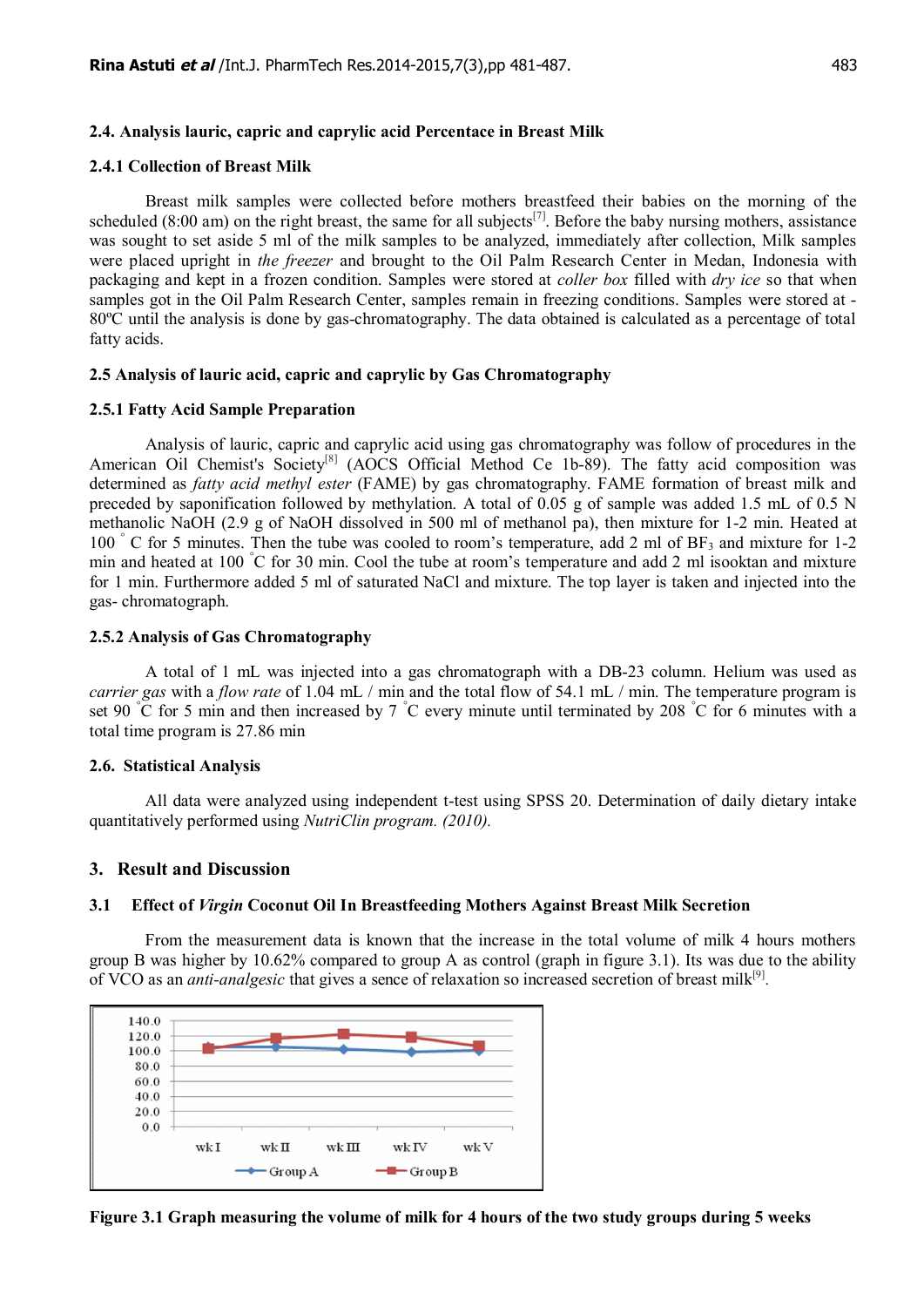#### **3.2. Effect of Virgin Coconut Oil In Breastfeeding Mothers Against Medium Chain Fatty Acid Content of The Milk.**

By observing the graph in Figure 3.2, 3.3, and 3.4, it is known that an increase in real lauric, capric and caprylic acid content of breastfeeding mothers in group B than group A. lauric acid increase after 12 hour compsumtion VCO, and The real increase of lauric, capric and caprylic has occurred in the fourth week was amounted to 253.60%, while in the fifth week decrease fatty acids contain because the women did not consume VCO again. According to research conducted by Franscois et  $al^{[10]}$ . if ingestion of the formula containing 40g coconut oil increased the milk conten of lauric acid over time. Lauric acid increased from 3.9% of fatty acids at baseline to 9.2% at 10 h and 9.6% at 14 h. the breast milk contain of capric and caprilyc acid also increased significantly over time but not at any time point.



**Figure 3.2 Graph lauric acid content from breast milk of two study groups during 5 weeks**



**Figure 3.3 Graph capric acid content from breast milk of two study groups during 5 weeks**



#### **Figure 3.4 Graph caprylic acid content from breast milk of two study groups during 5 weeks**

Examination of the fatty acid composition of breast milk is done in order to determine the percentage content of MCFA) contained in the breast milk of mothers research group B. It is known that MCFA allegedly contained in breast milk could stimulate the growth of the baby rapidly. This new first performed, therefore the data obtained by the preliminary data and are expected to fulfill the research objectives.

#### **3.3. Effect of** *Virgin* **Coconut Oil In Breastfeeding Mothers Against Weight, length and circumference Agency baby's head.**

From the result of study if women who intake VCO has baby with increase of weight, length body and circumference head (Figure 3.5, 3.6 and 3.7). Observation of the graph in Figure 4.5 is the line shows the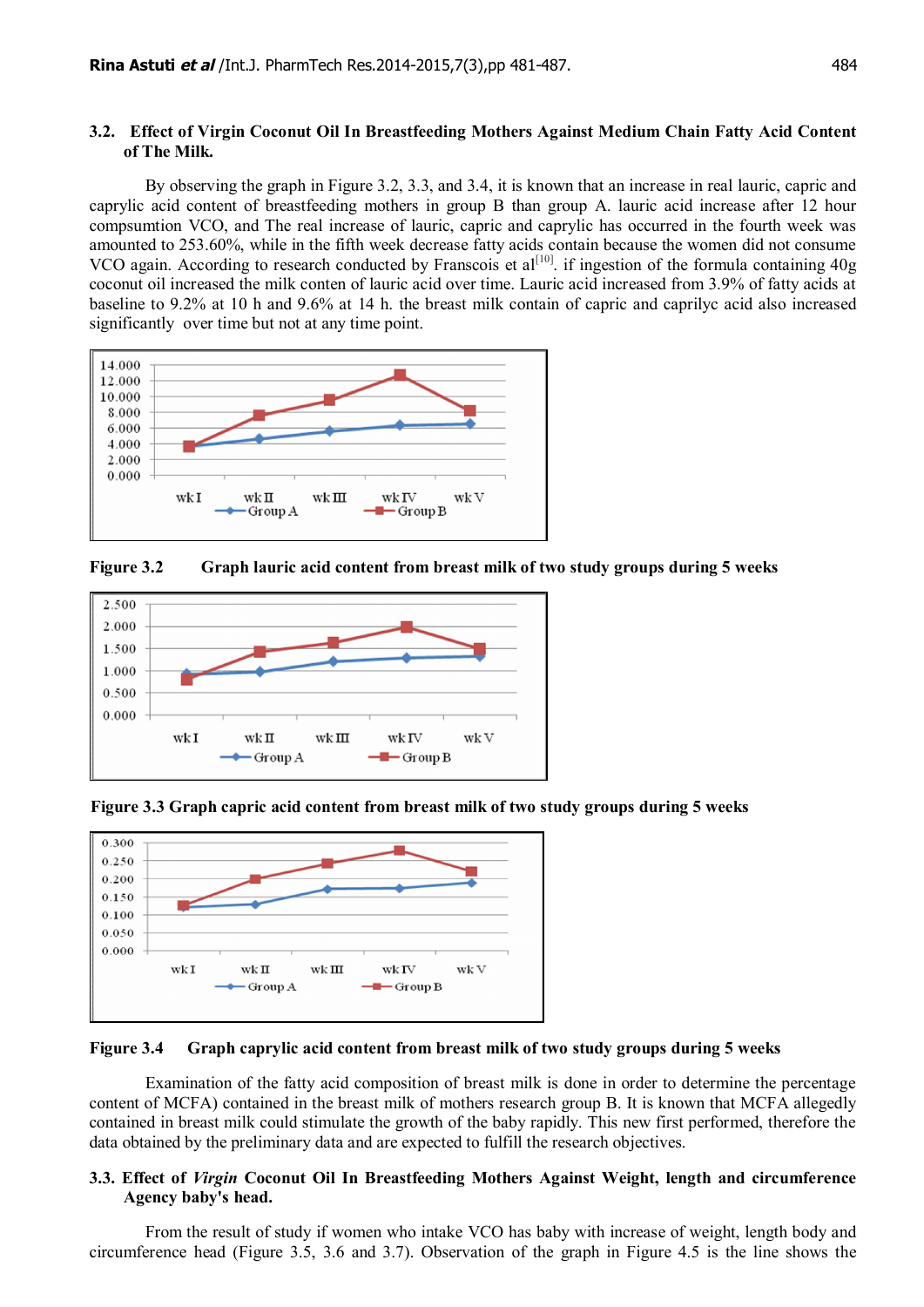weight gain of infants in group B intersects the line of infant weight gain of group A. This means that the weight gain of infants in group B is greater than group A. Although statistically The research data were not significantly different between the weight infants groups A and B, but when compared with the increase in infant weight every week, then the babies of group A had an increase in weight of the larger 22.85% and group B 30.52%. according to research conducted by Tantibhedyangkul to 34 premature infants fed infant formula with 80% MCFA formula were known to be able to absorb calcium and magnesium is more apparent when compared with the group of infants with the usual formula<sup>[11]</sup>.



**Figure 3.5 Graph growth's rate of the infant's weight from both of study groups during 5 weeks**



**Figure 3.6 Graphs growth's rate of the infant's body length both study groups during 5 weeks**



#### **Figure 3.7 graphs the growth's rate of infant's head circumference both groups of women during the 5 week study**

#### **3.4. Nutritional Status of Mothers Volunteer Research**

Category baseline nutritional status based on the calculation of body mass index (BMI) as follows: BMI 18.5 to 24.9 kg / m<sup>2</sup> including normal category, 25 to 29.9 kg / m<sup>2</sup> categories of overweight *(overweight)*,  $\geq$  30 kg /  $m^2$  categories of fat *(obesity)* [12].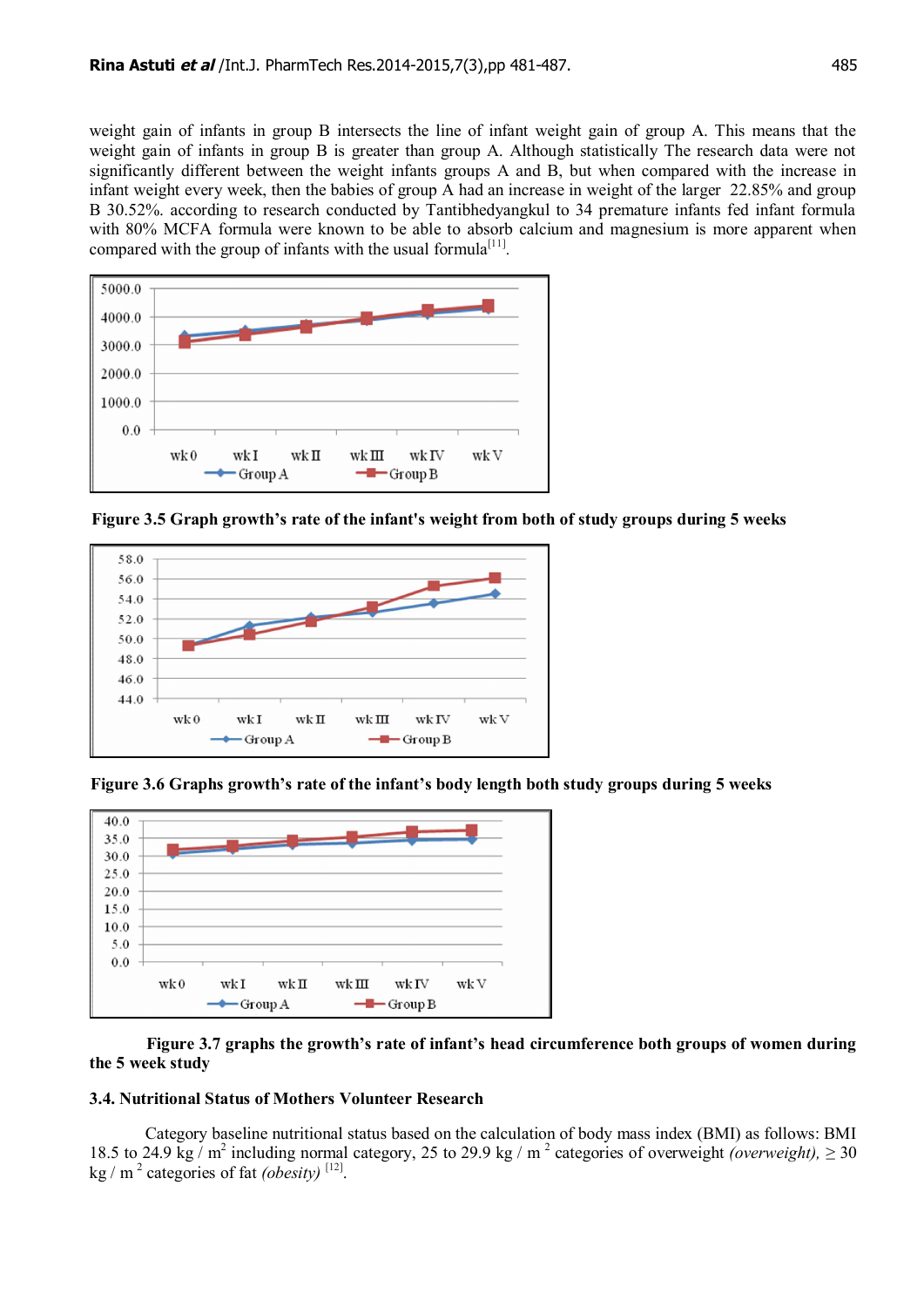| Code           | <b>Energy</b> | Protein | Fat $(\% )$ | Calcium | <b>Phosphorus</b> Iron |        | Vit.   | AVit.<br>C |
|----------------|---------------|---------|-------------|---------|------------------------|--------|--------|------------|
| volunteers(%)  |               | (%)     |             | $(\%)$  | $(\%)$                 | $(\%)$ | $(\%)$ | $(\%)$     |
| A <sub>1</sub> | 58            | 96      | 66          | 37      | 95                     | 28     | 119    | 233        |
| A2             | 59            | 103     | 43          | 37      | 64                     | 33     | 102    | 337        |
| A <sub>3</sub> | 87            | 192     | 116         | 149     | 135                    | 80     | 201    | 351        |
| A4             | 70            | 183     | 103         | 199     | 159                    | 65     | 72     | 101        |
| A <sub>5</sub> | 59            | 77      | 61          | 55      | 96                     | 34     | 114    | 288        |
| A6             | 59            | 68      | 62          | 45      | 92                     | 30     | 112    | 289        |
| A7             | 73            | 170     | 96          | 204     | 168                    | 69     | 91     | 61         |
| A8             | 69            | 107     | 66          | 43      | 72                     | 35     | 104    | 340        |
| A <sub>9</sub> | 94            | 256     | 96          | 148     | 223                    | 74     | 24     | 169        |
| A10            | 48            | 101     | 26          | 159     | 47                     | 81     | 171    | 159        |
| B1             | 54            | 88      | 59          | 45      | 83                     | 33     | 123    | 365        |
| B2             | 78            | 265     | 95          | 302     | 209                    | 93     | 328    | 298        |
| B <sub>3</sub> | 111           | 210     | 133         | 259     | 200                    | 91     | 307    | 126        |
| B4             | 78            | 169     | 94          | 146     | 120                    | 69     | 131    | 157        |
| B <sub>5</sub> | 78            | 157     | 92          | 141     | 109                    | 81     | 206    | 131        |
| <b>B6</b>      | 72            | 162     | 90          | 106     | 110                    | 74     | 157    | 275        |
| B7             | 107           | 263     | 124         | 264     | 203                    | 76     | 239    | 165        |
| <b>B8</b>      | 60            | 94      | 68          | 69      | 98                     | 42     | 122    | 341        |
| <b>B</b> 9     | 59            | 89      | 63          | 53      | 91                     | 34     | 114    | 332        |
| <b>B10</b>     | 79            | 237     | 95          | 149     | 145                    | 60     | 38     | 100        |

**Table 3.1 Data of level energy consumption and nutrient daily average of mothers Volunteer Research**

#### **Acknowledgements**

The authors thanks the mothers and babies who participated in this study, togenter with management of hospital Arifin ahmad n Petala Bumi. We also thanks to assistance who help the researh. This study was supported by magister program of pharmacy faculty university of north sumatera.

#### **References**

- 1. Wibowo, S. (2005). VCO Antivirus Hiperplasia*. Trubus.* 43(3): 26.
- 2. Darmoyuwono, W. (2006), *Gaya Hidup Sehat dengan Virgin Coconut Oil*.Jakarta: Penerbit PT Indeks Kelompok Gramedia. p. 1-10, 15-20.
- 3. Nasar, S.S. (2000). Tumbuh Kembang dan Kebutuhan Nutrisi Pada Anak. *Makalah.* Disampaikan Pada Simposium Permasalahan Gizi Pada Balita. Jakarta. p. 10.
- 4. [Michaelsen, K.F., Larsen, P.S., Thomsen, B,L., dan Samuelson, G. The Copenhagen Cohort Study on Infant Nutrition and Growth: Breast-milk Intake, Human Milk Macronutrient Content, and Influencing Factors. *Am*. *J. Clin. Nutr*. 1994; 59: 600-611.
- 5. Adair, L.S., dan Guilkey, D.K. (1997). Age-Specific Determinants of Stunting in Filipino Children. *J. Nutr*. 127: 314-320.
- 6. WHO. (1985). The Quantity and Quality of Breast Milk. In: *Report on The WHO Collaborative Study on Breast-feeding*. Geneva. p. 145.
- 7. Leon R. Mitoulas, lyle. C. Gurrin, Dorota A Doherty, Jillian L. Sherriff and Peter E. Hartmann. Infant Intake of Fatty Acids From Human Milk Over One year of Lactation. British Journal of Nutrition 2003, 90: 979-986.
- 8. Official Methods and Recommended Practices of The AOCS, Method AOCS Ce 1b-89 (2009). Marine Oil-Fatty Acid Composition by GLC.
- 9. Guyton, A.C. (1994). *Textbook of Medical Physiology*. 9<sup>th</sup> ed. W.B. Saunders Company. p. 235.
- 10. Francois, C.A, Sonja, L.C., Rosemay, C.W., dan William, E.C. Acute Effects of Dietary Fatty Acids of Human Milk. *American Society for Clinical Nutrition*. 1998. 6(7): 361-368.